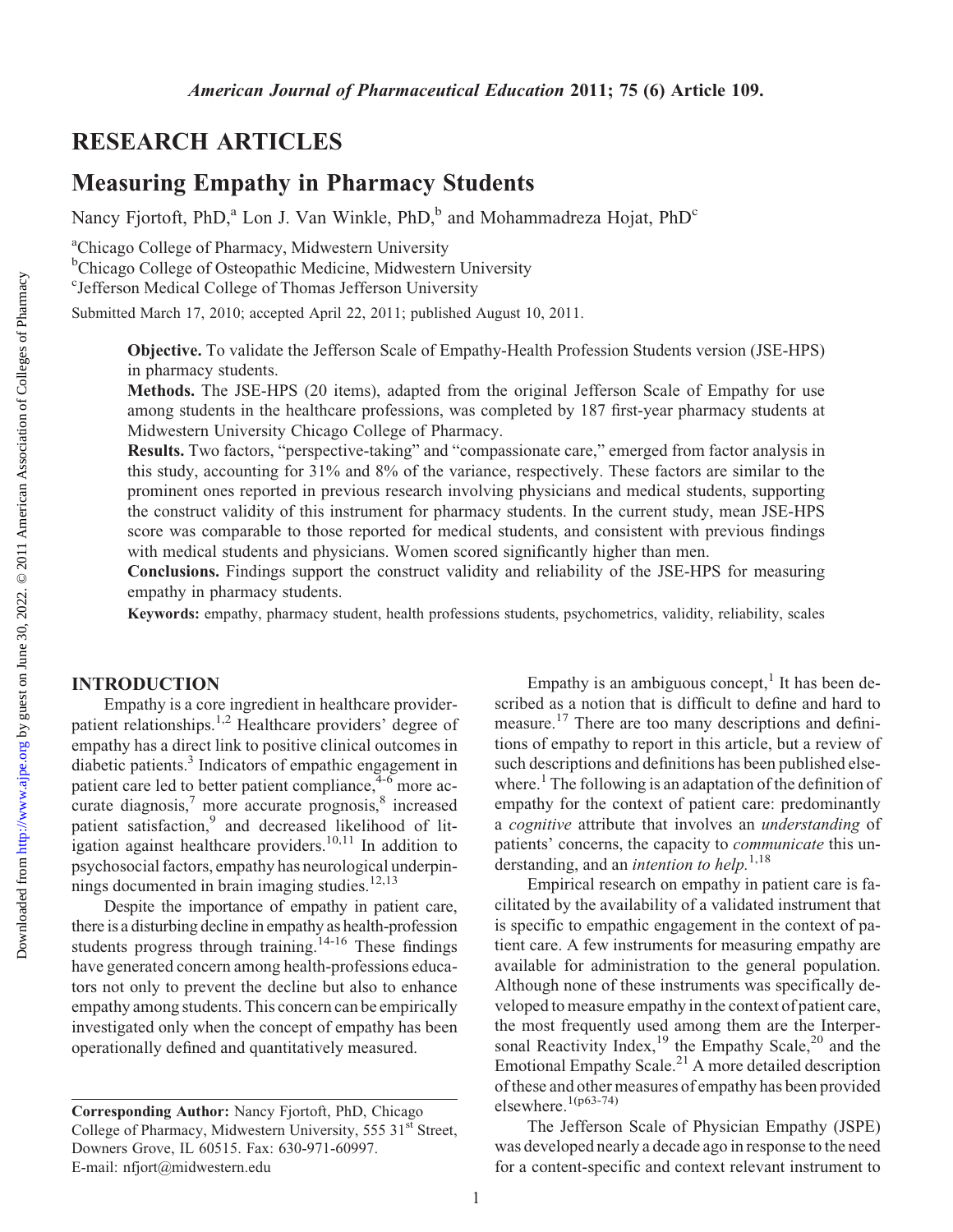measure empathy in health-profession students and practitioners.<sup>22</sup> Evidence in support of the construct validity,<sup>22</sup> criterion-related validity,<sup>22</sup> predictive validity,<sup>23</sup> internal consistency,  $22,24$  and test-retest reliability  $22,25$ of the original scale has been reported in studies involving medical students,  $22,25$  physicians,  $24$  nurses,  $26$  and nurse practitioners.<sup>27</sup> The original JSPE has enjoyed broad attention by researchers around the world and, to date, has been translated into 39 languages. The original scale's desirable features, such as strong psychometrics and ease of administration and interpretation, have attracted researchers to administer the JSPE to medical students and physicians as well as to other health-profession students in dental,  $16$  nursing,  $26,27$  and pharmacy colleges and schools.<sup>28</sup>

Because the original scale was intended for use with medical students and physicians, its scores could serve only as a proxy measure of empathy with other health-profession students. Accordingly, it was desirable to modify the wording of the original scale slightly to improve its face validity for administration to students of diverse health professions, including pharmacy.

The authors of the original scale made additional revisions to adapt the original JSPE for administration to students in health professions other than medicine, thus generating the Jefferson Scale of Empathy-Health Profession Student version (JSE-HPS). This adaptation was prompted in response to an increasing number of requests for permission to use the scale in other health professions schools.

In the JSE-HPS for health professions students, 13 items from the medical-student version were modified by replacing "physician" with "healthcare provider." For example, in the medical student version "Physicians should try to stand in their patients' shoes when providing care to them" was modified to read "Healthcare providers should try to stand in their patients' shoes when providing care to them." Other items needed no modifications (eg, "Because people are different, it is difficult to see things from patients' perspectives"). Evidence in support of the validity and reliability of the JSE-HPS was reported in a study of undergraduate nursing students.29 No data have been reported about the measurement properties of the JSE-HPS among pharmacy students. The purpose of the present study was to examine the validity and reliability of the JSE-HPS in a sample of pharmacy students. Because this version does not include the title of a specific health professional, such as pharmacist, nurse, dental hygienist, or physical therapist, it should be usable in comparative studies across the range of health professions.

#### METHODS

Research participants were a convenience sample of 187 first-year students of Chicago College of Pharmacy at Midwestern University, representing 87% of the total class of 214 students. The JSE-HPS instrument contained 20 items with response options based on a 7-point Likert scale (strongly agree  $= 7$ , strongly disagree  $= 1$ ) and could be completed in less than 10 minutes. The 10 negatively worded items in the scale were reverse scored. A higher score indicated a behavioral tendency favoring empathic engagement in patient care.

The JSE-HPS was administered in January 2011 to students participating in an empathy workshop as part of a required course. The JSPE-HPS was completed by the students prior to their involvement in workshop activities as a pretest to evaluate the effectiveness of the workshop. Anonymity was maintained, but participants were asked to create a 4-digit/letter code (numeric, alphabetic, or both) on the survey and make note of the codes to be used in subsequent testing. Questions also were solicited about the students' gender and age. Students were assured of the confidentiality of their individual data, and the survey instrument was destroyed after data were entered into computer files. The study was given an exempt status by the Midwestern University Institutional Review Board.

Principal component factor extraction with orthogonal rotation was used to examine underlying components of the JSPE-HPS in pharmacy students. Correlational method and *t* test for independent groups also were used. The level of statistical significance (probability of type 1 error) was set at 0.05, and SAS, 9.1 for Windows (Statistical Analysis System Institute, Cary, NC) was used.

### **RESULTS**

Participants used the full range of responses to each JSE-HPS item (1 to 7), with the exception of one reversescore item for which the response range was 2-7: "Attentiveness to patient's personal experiences does not influence treatment outcomes." The item mean scores ranged from a low of 3.7 (for the reverse-score item "Because people are different, it is difficult to see things from patients' perspectives") to a high of 6.3 (for the item "Patients feel better when their healthcare providers understand their feelings.") Item standard deviations ranged from 1.0 to 1.7.

The corrected item-total score correlations also were examined. In calculating these correlations, the corresponding item was excluded from the total score. The corrected item-total score correlations ranged from a low of 0.09 to a high of 0.69 with a median of 0.55. The highest item-total score correlation ( $r = 0.69$ ) was obtained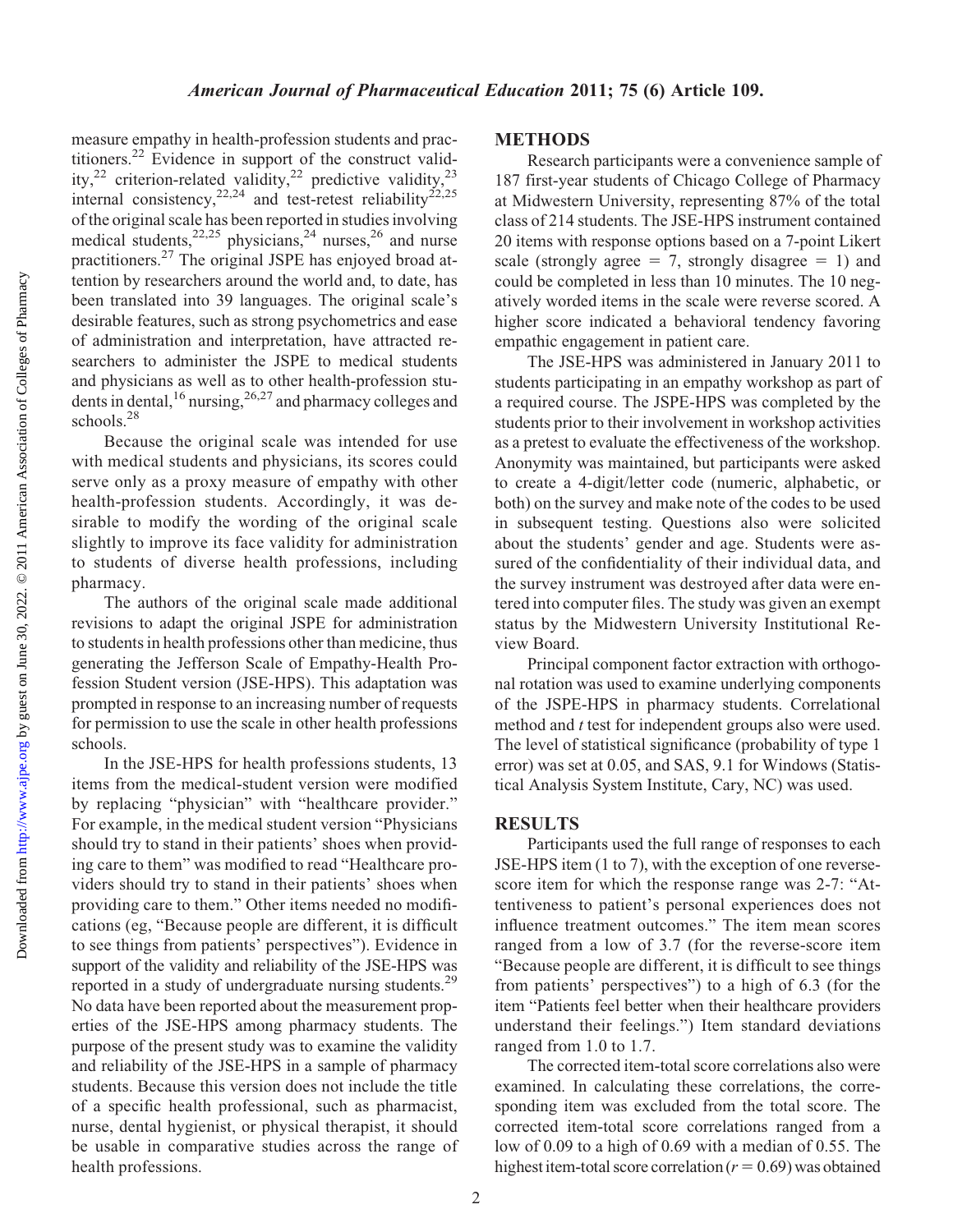for the item "Healthcare providers' understanding of the emotional status of their patients, as well as that of their families, is one important component of healthcare provider-patient relationships." The lowest item-total score correlation was obtained for the item "It is difficult for a healthcare provider to view things from patients' perspectives." The corrected item-total score correlations are reported in Table 1.

Kaiser's measure of sampling adequacy was used prior to factor extraction, which resulted in an overall index of 0.86, confirming the adequacy of data for factor analysis. The Bartlett's test for sphericity showed that the intercorrelation matrix was factorable  $(X_{(190)} = 1254.1, P < 0.001)$ .

Five factors emerged with eigenvalues of 6.2, 1.6, 1.4, 1.2, 1.1, respectively. We did not use Kaiser's suggestion $^{30}$  to retain factors with an eigenvalue greater than

Table 1. Summary of Factor Analysis and Corrected Item-Total Score Correlations of the Jefferson Scale of Empathy-Health Profession Student Version (JSE-HPS) Administered to 187 Pharmacy Students

|                                                                                                                                                                                                             | <b>Rotated Factor Coefficients</b> |                   |                   |
|-------------------------------------------------------------------------------------------------------------------------------------------------------------------------------------------------------------|------------------------------------|-------------------|-------------------|
| Item (sequence in scale) <sup>a</sup>                                                                                                                                                                       | Factor 1                           | Factor 2          | $r_{it}$          |
| 1. Empathy is a therapeutic skill without which a health care providers' success<br>is limited. $(15)$                                                                                                      | 0.80 <sup>b</sup>                  | 0.08              | 0.50              |
| 2. Patients value a health care provider's understanding of their feelings which is<br>therapeutic in its own right. (10)                                                                                   | 0.72 <sup>b</sup>                  | 0.12              | 0.47              |
| 3. Health care providers' understanding of the emotional status of their patients,<br>as well as that of their families is one important component of the health care                                       | 0.64 <sup>b</sup>                  | 0.40              | 0.69              |
| provider – patient relationship. $(16)$<br>4. Patients feel better when their health care providers understand their feelings. (2)                                                                          | 0.59 <sup>b</sup>                  | 0.21              | 0.48              |
| 5. I believe that empathy is an important factor in patients' treatment. (20)                                                                                                                               | 0.52 <sup>b</sup>                  | 0.18              | 0.57              |
| 6. Health care providers should try to understand what is going on in their patients' minds<br>by paying attention to their non-verbal cues and body language. (13)                                         | 0.52 <sup>b</sup>                  | 0.12              | 0.55              |
| 7. I believe that emotion has no place in the treatment of medical illness. (14)                                                                                                                            | 0.52 <sup>b</sup>                  | 0.40 <sup>b</sup> | 0.59              |
| 8. Asking patients about what is happening in their personal lives is not helpful in<br>understanding their physical complaints. (12)                                                                       | 0.48 <sup>b</sup>                  | $0.56\ ^{\rm b}$  | 0.59              |
| 9. Understanding body language is as important as verbal communication in health care<br>provider-patient relationships. (4)                                                                                | 0.43 <sup>b</sup>                  | 0.20 <sup>b</sup> | 0.57              |
| 10. Health care providers should try to stand in their patients' shoes when providing care<br>to them. $(9)$                                                                                                | 0.40 <sup>b</sup>                  | 0.36 <sup>b</sup> | 0.55              |
| 11. Health care providers should try to think like their patients in order to render<br>better care. $(17)$                                                                                                 | 0.39 <sup>b</sup>                  | 0.11              | 0.36              |
| 12. Health care providers' understanding of their patients' feelings and the feelings<br>of their patients' families does not influence treatment outcomes. (1)                                             | 0.04                               | $0.77$ $^{\rm b}$ | 0.33 <sup>b</sup> |
| 13. Attentiveness of patients' personal experiences does not influence treatment<br>outcomes. (8)                                                                                                           | 0.16                               | 0.74 <sup>b</sup> | 0.61 <sup>b</sup> |
| 14. Attention to patients' emotions is not important in patient interview. (7)                                                                                                                              | 0.23                               | 0.73 <sup>b</sup> | 0.58 <sup>b</sup> |
| 15. Patients' illnesses can be cured only by targeted treatment; therefore, health care<br>providers' emotional ties with their patients do not have a significant influence in<br>treatment outcomes. (11) | 0.32                               | $0.64^{\rm b}$    | $0.63^{b}$        |
| 16. A health care provider's sense of humor contributes to a better clinical outcome. (5)                                                                                                                   | $-0.03$                            | 0.10              | 0.25              |
| 17. Health care providers should not allow themselves to be influenced by strong personal<br>bonds between patients and their family members. (18)                                                          | 0.07                               | 0.10              | 0.17              |
| 18. I do not enjoy reading non-medical literature or the arts. (19)                                                                                                                                         | 0.07                               | 0.10              | 0.15              |
| 19. Because people are different, it is difficult to see things from patients' perspectives. (6)                                                                                                            | 0.01                               | 0.02              | $0.10^{\circ}$    |
| 20. It is difficult for a health care provider to view things from patients' perspectives. (3)                                                                                                              | $-0.01$                            | 0.01              | 0.09 <sup>c</sup> |
| Eigenvalue                                                                                                                                                                                                  | 6.2                                | 1.6               |                   |
| Percent of variance                                                                                                                                                                                         | 31%                                | $8\%$             |                   |

Abbreviations:  $r_{it}$  = corrected item-total score correlations.<br><sup>a</sup> Items are listed by descending order of magnitude of factor coefficients within each factor. Factor 1 is considered as a construct involving "perspective taking" and factor 2 as a construct involving "compassionate care." Numbers in parentheses represent the sequence of the items in the actual scale.

<sup>&</sup>lt;sup>b</sup> Factor coefficient  $\geq 0.39$ .<br><sup>c</sup> Nonsignificant, all other item-total score correlations are statistically significant (*P* < 0.05).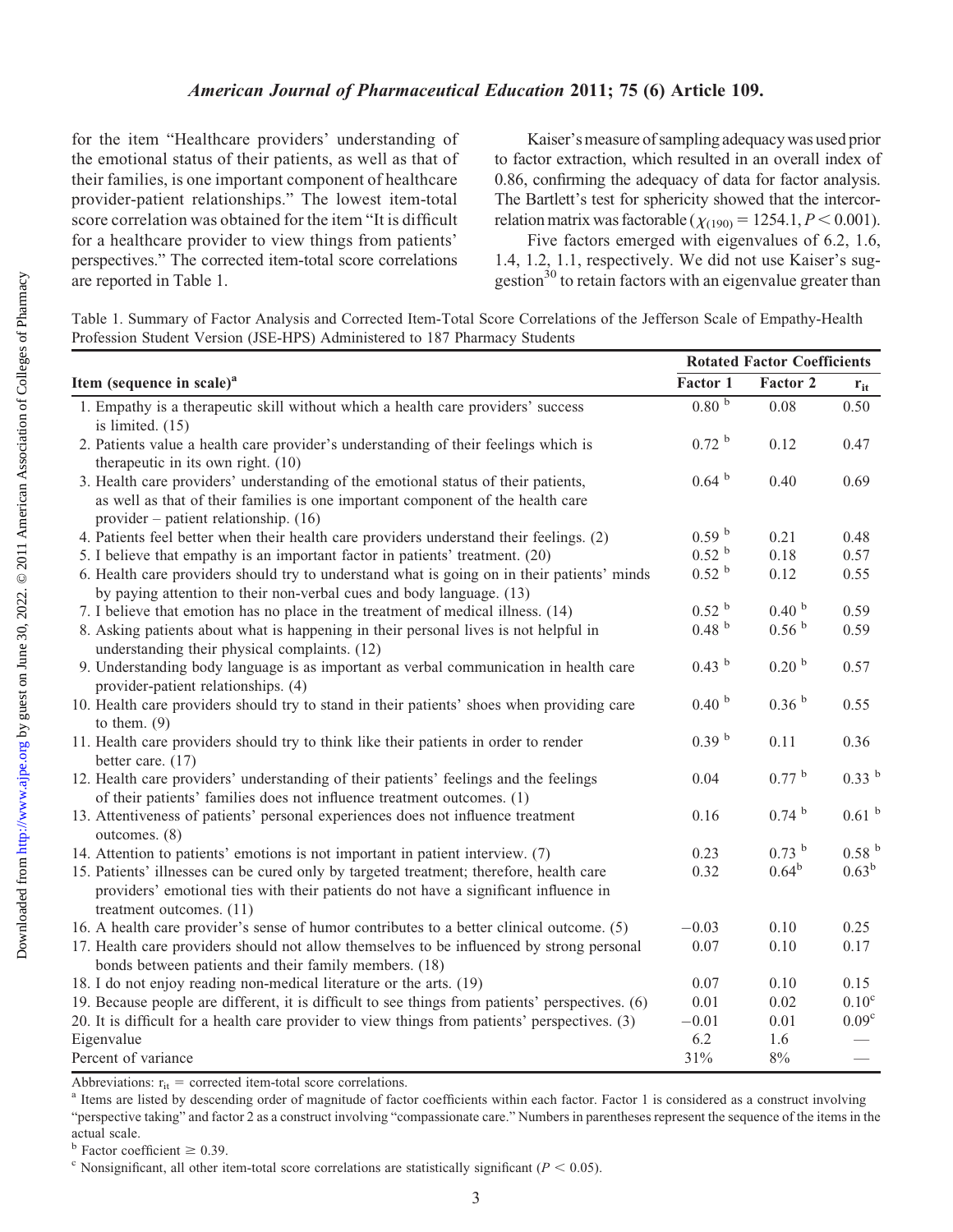one, because, according to Velicer and Fava, <sup>31</sup> a minimum of 3 items per factor is required for a stable factor structure. Because 2 items had substantial factor coefficients under factors 3-5, the scree test was applied to determine the appropriate number of factors to retain for rotation. Based on the plot of the eigenvalues that leveled off after the second factor, a 2-factor solution was selected. Summary results of factor analysis are reported in Table 1.

Eleven items had the highest factor coefficients  $(\geq 0.39)$  on the first extracted factor, a grand factor of "perspective taking," which accounted for the largest proportion of the variance before rotation (31%). Four reverse-scored (negatively worded) items had the highest factor coefficients  $(< 0.64)$  on the second factor. Three additional items had significant factor loadings  $(>0.39)$ on the factor "compassionate care," which accounted for an additional 8% of the variance. Four items (3, 7, 8, and 10) were bifactorial with substantial coefficients on both factors. Five items did not have substantial factor coefficients on any ofthe first 2 extracted factors. However, these items had high factor coefficients on the residual factors. The mean, median, standard deviation, quartiles, range, and internal consistency reliability (Cronbach's coefficient alpha) of the JSE-HPS for pharmacy students are reported in Table 2. The shape of the score distribution approached normal, with a mean of 110.7, a median of 111, and a standard deviation of 12.1. The reliability coefficient alpha was 0.84.

Of the total sample, 86% (93 women, 67 men) responded to the gender question. The mean empathy score for women was  $112.8 \pm 11.3$ , which was higher than that for men (106.3  $\pm$  13.1). The gender difference in favor of women was not only statistically significant  $(t<sub>(158)</sub> = 3.4, P < 0.01)$ , but also of practical importance (effect size  $= 0.61$ ). Based on the operational definition of the effect sizes, this magnitude of effect is considered clinically important.<sup>32,33</sup>

#### DISCUSSION

The findings provide evidence supporting the psychometric soundness of the JSE-HPS for pharmacy students.

Table 2. Descriptive Statistics for the Jefferson Scale of Empathy – Health Profession Students Version and Pharmacy Students Performance ( $N = 187$ )

| Score, Mean (SD)                           | 110.7(12.1) |
|--------------------------------------------|-------------|
| 25 <sup>th</sup> Percentile Score          | 104         |
| 50 <sup>th</sup> Percentile (Median) Score | 111         |
| 75 <sup>th</sup> Percentile Score          | 119         |
| Possible Score Range                       | $20 - 140$  |
| Actual Score Range                         | $40 - 134$  |
| Alpha Reliability Coefficient              | 0.84        |

Results of factor analysis indicate that the pattern of factor structure of the JSE-HPS for pharmacy students is somewhat similar to that found for medical students<sup>1</sup> and physicians.<sup>24</sup> A similar grand factor (perspective taking) also emerged in the JSE for samples of medical students and physicians.1,24 For example, in this study, there are 9 items under factor 1 and 6 items under factor 2 that also emerged under factors 1 and 2, respectively, in a sample of American physicians.<sup>24</sup>

A somewhat similar pattern of factor structure was also observed in 3 other studies in which the original scale was used with students at a dental school,<sup>16</sup> with Mexican medical students,  $34$  and with Japanese medical students.<sup>35</sup> The similarity in factor structure of the original and the revised scales suggests that, despite modifications made in the JSE-HPS, the underlying components of the scale, particularly the prominent factors of perspective-taking and compassionate care, remained intact. Perspectivetaking and compassion have been described as the core ingredients of empathy.<sup>1</sup> Therefore, the consistency of the underlying factors with the conceptual framework $36$ of empathy and replicability of major underlying factors that emerged in this study, as in other research with physicians, provides support for the construct validity of the JSE-HPS version for pharmacy students.

The naming of factors is a subjective matter. We named factor 1 as a perspective-taking construct because most of the items under this factor describe an attempt to understand the concern of the patient (the word understanding is used in 6 items under this factor). Factor 2 is called compassionate care because most of the items describe feeling and emotion associated with empathic understanding. Compassion has been described as an area of overlap between empathy (a predominantly cognitive attribute) and sympathy (a predominantly affective attribute).<sup>1(p11)</sup>

Our finding that female pharmacy students obtained a significantly higher average empathy score than did their male counterparts is consistent with previous findings involving physicians<sup>24</sup> and medical students.<sup>22,25</sup> This finding also can be considered an indicator of the validity of the JSE-HPS in pharmacy students (validity by the method of "contrasted groups" to confirm differences in the expected direction).<sup>37</sup> The internal consistency aspect of the scale's reliability was supported by the coefficient alpha, which is at an acceptable level for psychological and educational tests.38

Limitations of this study, including the singleinstitution research and the convenience sample, may jeopardize the external validity or generalization of the findings. Further research is needed to confirm these findings in different samples of not only pharmacy students but also students in other healthcare professions schools.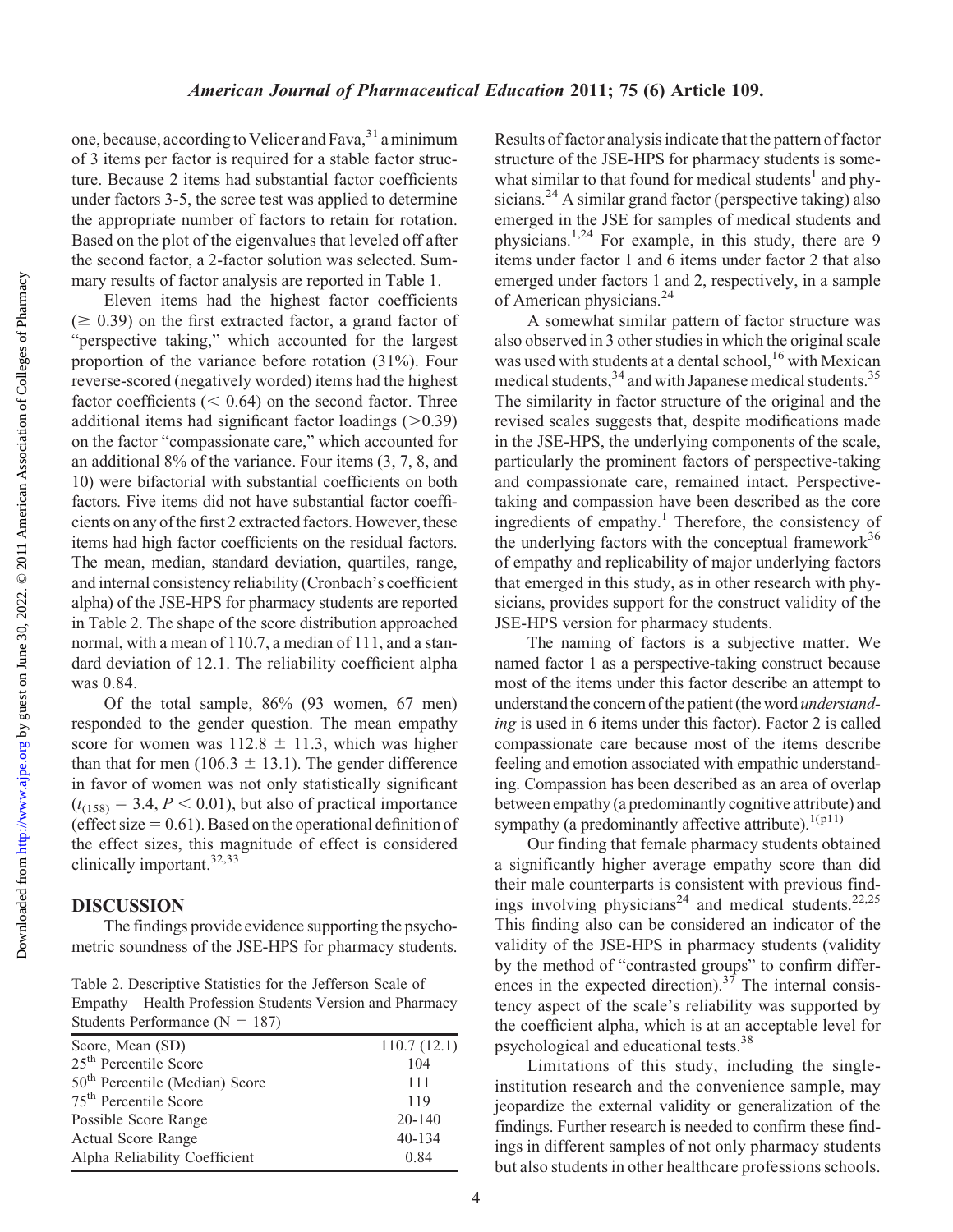#### American Journal of Pharmaceutical Education 2011; 75 (6) Article 109.

Further research is also needed to examine whether the 2-factor solution would be sufficient in different samples and whether those items with insignificant item-total score correlations and those in residual factors must be modified, retained, or removed from the instrument. We suggest retaining all of those items in the instrument for comparative purposes, unless additional findings confirm that they do not add to the validity and reliability.

Availability of the scale provides ample opportunities for the assessment of educational programs intended to enhance healthcare professions students' empathic engagement in patient care. Future research can use the scale in a pretest-posttest study to empirically examine changes in empathy over time during pharmacy education. We already have embarked on a study to assess the effects of a workshop on a variation of the "aging game,"39 focusing on pharmacy students' empathic understanding of elderly patients.

#### **CONCLUSION**

The JSE-HPS for pharmacy students can be used in the assessment of educational outcomes of different programs to enhance empathy, in research on correlates of empathy in pharmacy education and practice, and in group comparisons within the pharmacy discipline as well as between pharmacy and other health profession disciplines. The psychometric support of the JSE-HPS reported in this study can bolster researcher confidence in using a validated instrument for empathy studies in pharmacy education.

#### ACKNOWLEDGMENTS

We thank Dorissa Bolinski for providing editorial assistance and Paulette Burdick for assisting with data collection.

#### REFERENCES

1. Hojat M. Empathy in Patient Care: Antecedents, Development, Measurement, and Outcomes. New York: Springer, 2007.

2. Reiss H. Empathy in medicine: a neurological perspective.  $JAm$ Med Assoc. 2010;304(14):1604-1605.

3. Hojat M, Louis DZ, Markham FW, Wender R, Rabinowitz C, Gonnella JS. Physicians' empathy and clinical outcomes for diabetic patients. Acad Med. 2011;86(3):359-364.

4. DiMatteo MR, Hays RD, Prince LM. Relationship of physicians' nonverbal communication skills to patient satisfaction, appointment noncompliance and physician workload. Health Psychol. 1986; 5(6):581-594.

5. DiMatteo MR, Sherbourne CD, Hays RD, et al. Physicians' characteristics influence patients' adherence to medical treatment: results from the medical outcomes study. Health Psychol. 1993; 12(2):93-102.

6. Squier RW. A model of empathetic understanding and adherence to treatment regimens in practitioner-patient relationships. Soc Sci Med. 1990;30(3):325-339.

7. Barski AJ. Hidden reasons some patients visit doctors. Ann Intern Med. 1981;94(4.1):492-498.

8. Dubnicki C. Relationships among therapist empathy and authoritarianism and a therapist's prognosis. J Couns Clin Psychol. 1977;45(5):958-959.

9. Zacharia R, Pedersen CG, Jensen AB, Ehrnrooth E, Rossen PB, Von der Maase H. Association of perceived physician communication style with patient satisfaction, distress, cancer-related self-efficacy, and perceived control over the disease. Br J Cancer. 2003;8:658-665.

10. Beckman HB, Markakis KM, Suchman AL, Frankel RM. The doctor-patient relationship and malpractice: Lessons from plaintiff depositions. Arch Intern Med. 1994;154(12):1365-1370.

11. Hickson GB, Clayton EW, Githens PB, Sloan FA. Factors that prompted families to file medical malpractice claims following perinatal injuries. JAMA. 1992;267(10):1359-1363.

12. De Waal F. The Age of Empathy: Nature's Lessons for a Kinder Society. New York; Harmony Books, Random House, 2009.

13. Nummenmaa L, Hirvonen J, Parkkola R, Hietanen JK. Is emotional contagion special? an fMRI study on neural systems for affective and cognitive empathy. Neuroimage. 2008;43(3):571-580. 14. Hojat M, Mangione S, Nasca TJ, et al. An empirical study of decline in empathy in medical school. Med Educ. 2004;38(9):934-941. 15. Hojat M, Vergare M, Maxwell K, et al. The devil is in the third year: a longitudinal study of erosion of empathy in medical school. Acad Med. 2009;84(9):1182-1191.

16. Sherman JJ, Cramer A. Measurement of changes in empathy during dental school. *J Dent Educ*. 2005;69(3):338-345.

17. Kestenbaum R, Farber EA, Sroufe LA. Individual differences in empathy among preschoolers: relation to attachment history. In Eisenberg N, ed. Empathy and Related Emotional Responses. San Francisco: Jossey-Bass, 1989:51-64.

18. Hojat M. Ten approaches for enhancing empathy in health and human services cultures. J Health Hum Serv Admin. 2009;31(4): 412-450.

19. Davis MH. Measuring individual differences in empathy: evidence for a multidimensional approach. J Pers Soc Psychol. 1983;44(1):113-126.

20. Hogan R. Development of an empathy scale. J Consult Clin Psychol. 1969;33:307-316.

21. Mehrabian A, Epstein NA. A measure of emotional empathy. J Pers. 1972;40(4):525-543.

22. Hojat M, Mangione S, Nasca TJ, et al. The Jefferson scale of physician empathy: development and preliminary psychometric data. Educ Psychol Meas. 2001;61(2):349-365.

23. Hojat M, Mangione S, Nasca TJ, Gonnella JS. Empathy scores in medical school and ratings of empathic behavior 3 years later. J Soc Psychol. 2005;145(6):663-672.

24. Hojat M, Gonnella JS, Nasca TJ, Mangione S, Vergare M, Magee M. Physician empathy: definition, components, measurement and relationship to gender and specialty. Am J Psych. 2002;159(9): 1563-1569.

25. Hojat M, Gonnella JS, Mangione S, et al. Empathy in medical students as related to clinical competence, gender, and academic performance. Med Educ. 2002;36(6):522-527.

26. Fields SK, Hojat M, Gonnella JS, Mangione S, Kane G, Magee M. Comparisons of nurses and physicians on an operational measure of empathy. Eval Health Professions. 2004;27(1):80-94.

27. Hojat M, Fields SK, Gonnella JS. (2003). Comparisons of nurse practitioners with physicians on the Jefferson Scale of Physician Empathy. Nurse Practitioner. 2003;28:45-47.